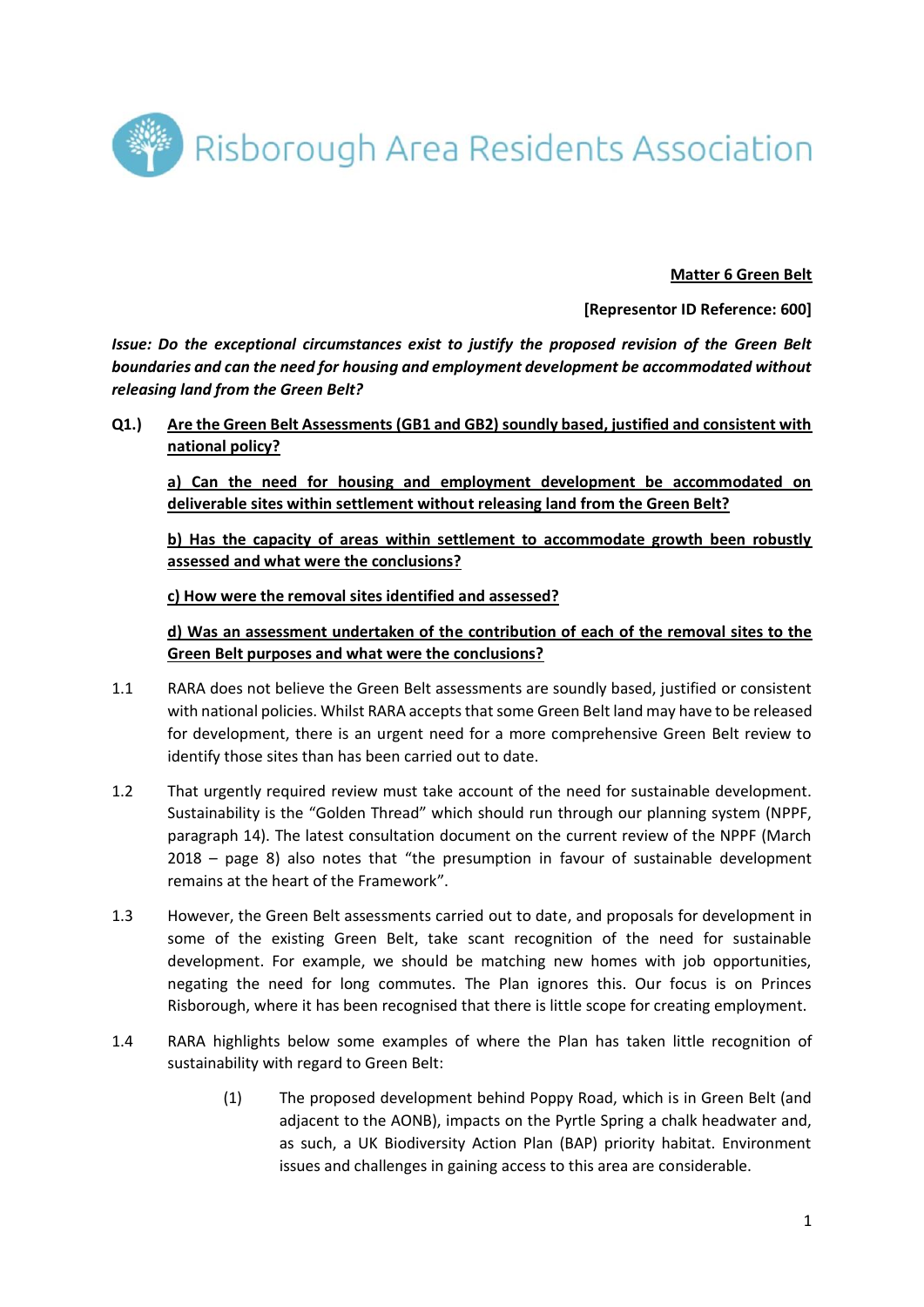- (2) The relief road and further access road are both in Green Belt and AONB and would constitute major development which would be subject to further public interest tests under the NPPF for up to 58 new homes (we suspect this area will not be able to accommodate this number). This area should not be taken out of Green Belt.
- (3) The Green Belt Assessment Part 2 (July 2016) notes that the Culverton field (the site of the proposed relief road) has very long distance landscape views, and is well connected to the wider countryside. The site has a strong, unspoilt rural character and because of "its visual exposure in short- and long-distance views, and its contribution to the amenity of the AONB and a National Trail, the site has a very low capacity for development." In addition visual intrusion caused by the introduction of new transport corridors and associated loss of tranquillity through the introduction of lighting, noise and traffic movement can only have a negative impact. And yet, WDC are planning on driving a major relief road through this Green Belt – and potentially opening it up for further development.
- 1.5 We recognise that in some locations, the original designation of Green Belt status is no longer appropriate to current needs. There is a requirement for a comprehensive Green Belt review, but one that is aligned with the NPPF and, in due course, the updated NPPF, expected later this year.
- 1.6 To meet these concerns and to make the Plan sound, modifications are required:
	- (1) Alongside reducing the allocation to Princes Risborough and the proposed relief road, an immediate review of the adopted Plan will be required (see Matters 2 and 3), enabling a more comprehensive Green Belt study to be undertaken, aligned to sustainable development. We consider from the evidence produced to date that there are appropriate locations across the district that could support sustainable development.
	- (2) Remove the proposal to build 58 new homes on the Poppy Road site, protecting this valuable habitat whilst negating the need for a major new road development through the adjacent Green Belt, AONB and valuable farm land.
	- (3) Focus first on brownfield sites there are potential sites in Princes Risborough, including on New Road and through the possible relocation of existing businesses (such as Blanchfords) to more appropriate, commercial / industrial park locations (see Matter 5).
- 1.7 Put shortly, RARA accepts the need for new homes and considers a number in the order of 1,000 for Princes Risborough, which would represent some 30% growth, could be delivered in a sustainable way and without the immediate need for the proposed relief road. A more strategic long term infrastructure solution can then be developed through time. In the short term, infrastructure solutions can be gained through more imaginative "smart" solutions as identified in our Representation submission, "Representation on the Publication Version of the Wycombe District Local Plan", at section 4.3.20.